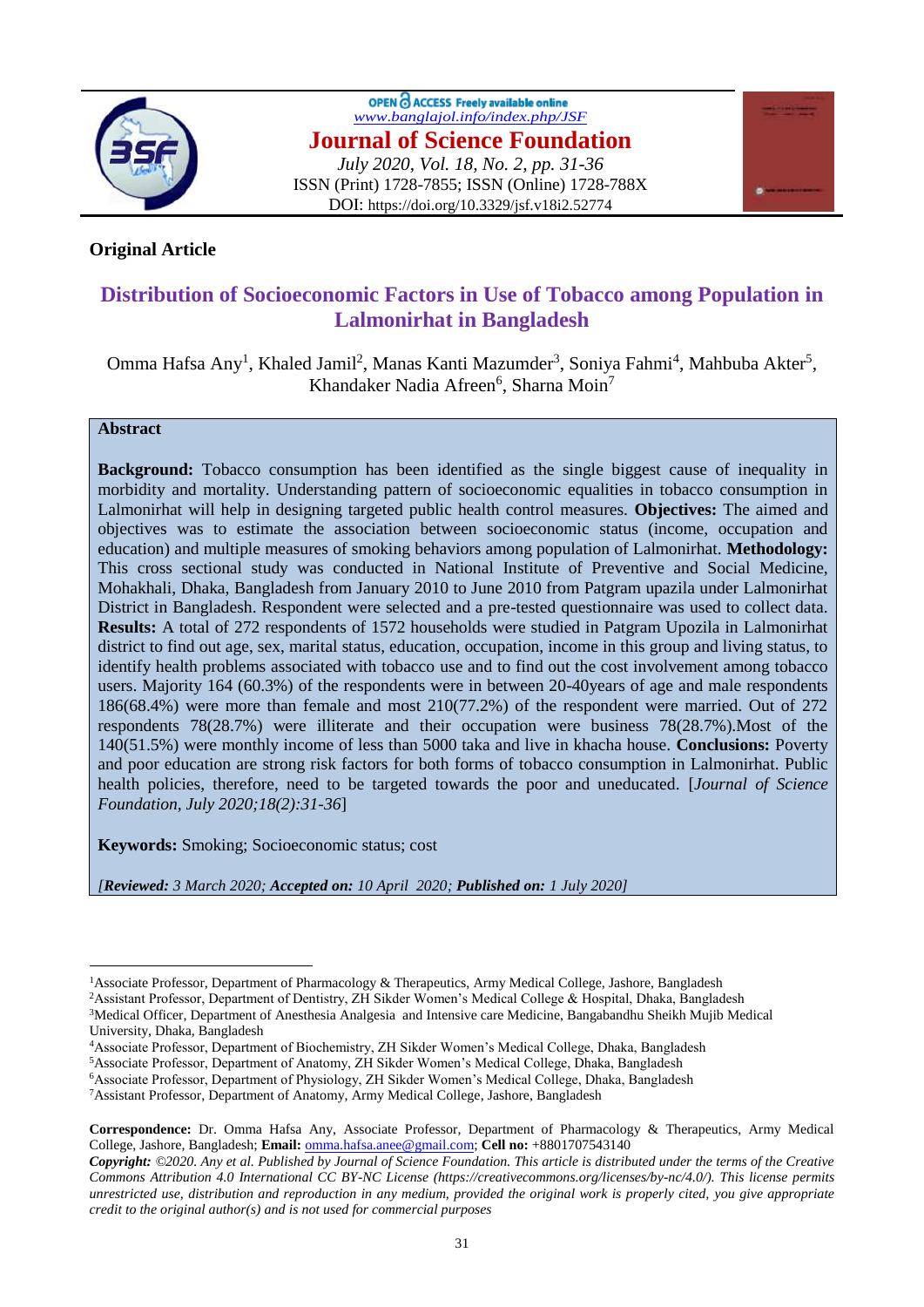#### **Introduction**

Consumption of tobacco is a complex and multidimensional problem faced by all countries (Vinita 2007).Tobacco use is the single largest cause of prevent- able premature death in the United States (McGinnis JM 1993;National Cancer Institute Smoking and Tobacco Control Program 1997; Rockville 1989), and exposure to environmental tobacco smoke (ETS) is a preventable cause of significant morbidity and mortality (California Environmental Protection Agency 1997). Smoking-attributable mortality (SAM) is a serious public health concern in the 21st century which now out numbers that from human immunodeficiency virus (HIV), tuberculosis, and malaria combined (Alshishtawy 2013).

According to the 2013 World Health Organization (WHO) report on the global tobacco epidemic, tobacco use accounts for millions of premature deaths and billions of dollars of economic damage every year (WHO 2013). Apart from the health issues, tobacco use has significant bearings on socioeconomic status, quality of life and general well-being. Some of the common impacts of tobacco use include direct expenses to purchase tobacco products, medical expenditure for treating tobacco-related illnesses and lower workplace productivity, which can contribute substantially to household poverty, poor nutrition and low education, particularly in low-and middle-income countries (Haustein 2006).

The numbers of smokers will increase mainly due to expansion of the world's population. By 2030 there will be at least another 2 billion people in the world. Even if prevalence rate fall, the absolute number of smokers will increase. The expected continuing decrease in male smoking prevalence will be offset by the increase in female smoking rates, especially in developing countries (New York Times1925). Socioeconomic status has been considered an important determinant of smoking behaviors (Lanta et al.,1998). However, while smoking prevalence has declined in many developed countries, it remains high in others and is increasing among women and in developing countries. Between one-fifth and two-thirds of men in most populations smoke. Women's smoking rates vary more widely but rarely equal male rates. Hence, reducing the use of tobacco at the population level remains a key imperative from both healthcare and national development aspects.

#### **Methodology**

This cross-sectional study was conducted in National Institute of Preventive and Social Medicine, Mohakhali, Dhaka, Bangladesh to determine the pattern of tobacco consumption among the household members of Patgram upazila under Lalmonirhat District in Bangladesh. The study was carried out over a 180 days period of 1<sup>st</sup> January 2010 to 30<sup>th</sup> June 2010 and their questionnaire were used as source of date. Respondents were selected from household selected randomly. The household members who were available during the time of data collection were included in the study. From the district Patgram upazila every 4 household were selected randomly and one individual is randomly selected from each household, Finally 272 respondent from 272 households were randomly chosen from 1527 households. The data were collected by direct face to face interviewing the workers who fulfilled the selection criteria. The interview was taken by researcher himself at the place of study without disturbing their routine works. The data were collected by prepared pre- tested questionnaire. The purpose and objects of the study was explained to the respondents before interview. Assurance was given regarding confidentiality and secrecy of the information they provided. Prior to the commencement of this study, participants was clearly informed about the scope and limitation of the study. This study aimed to estimate the association between socioeconomic status like income, occupation and education and multiple measures of smoking behaviors among population of Lalmonirhat. The aims and objectives of the study along with its procedure, risks and benefits of this study were explained to the patients in easily understandable local language and then informed consent were taken from each participant. Neither this study was involved any invasive procedure; nor any experimental medications or placebos was administered as part of the study.

#### **Result**

A total of 272 respondents of 1572 house hold were studied in Patgram Upazilla in Lalmonirhat district to find out age, sex, marital status, education, occupation, income in this group and living status, to identify health problems associated with tobacco use and to find out the cost involvement among tobacco users. The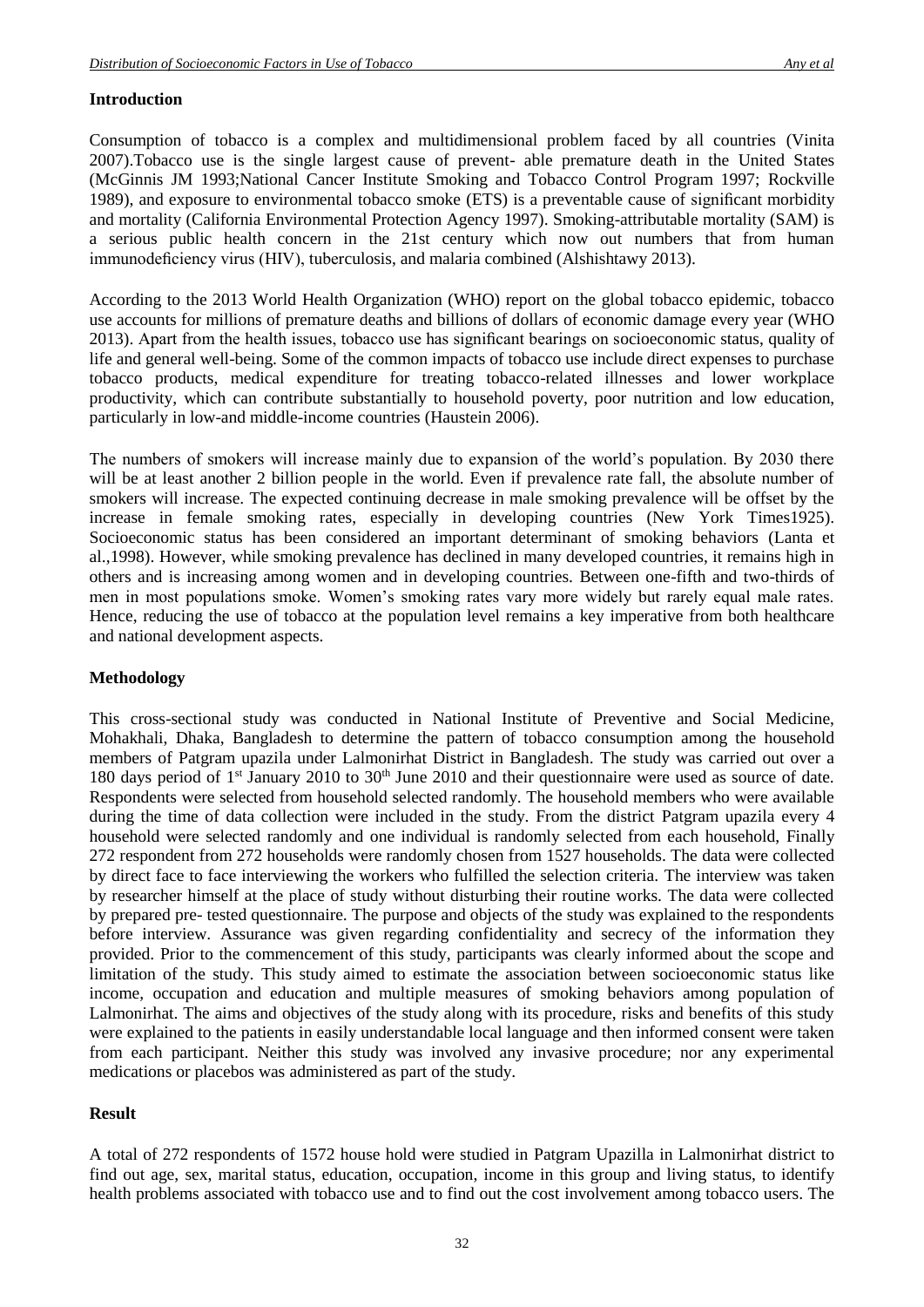researcher used detailed questionnaire covering the various aspects of the tobacco consumption behavior of the respondents. The data were compiled, analyzed and were distributed in to different groups of variables. The study findings were as follows.

| <b>Age Group</b>   | <b>Frequency</b> | <b>Percent</b> |
|--------------------|------------------|----------------|
| Less Than 20 Years | 32               | 11.8           |
| 20 to 40 Years     | 164              | 603            |
| More Than 40 Years | 76               | 27.9           |
| Total              | 272              | 100            |

### **Table 1: Distribution of the Respondents by Age (n=272)**

The table 1 showed distribution of the respondents according to age. Majority 164 (60.3%) of the respondents were in between 20 to 40 years if age.

#### **Table 2: Distribution of the Respondents by Sex (n=272)**

| Sex          | <b>Frequency</b> | Percent |
|--------------|------------------|---------|
| Male         | 186              | 68.4    |
| Female       | 86               | 31.6    |
| <b>Total</b> | 272              | 100.0   |

The table 2 showed distribution of the respondents by sex. Out of 272 respondents 186(68.4%) were male and 86 (31.4%) were female.

| Table 3: Distribution of the Respondents by Marital Status (n=272) |  |  |  |
|--------------------------------------------------------------------|--|--|--|
|--------------------------------------------------------------------|--|--|--|

| <b>Marital Status</b> | Frequency | Percent      |
|-----------------------|-----------|--------------|
| Married               | 210       | 77.2         |
| Unmarried             | 48        | 17.6         |
| Widow/widower         | 14        | 51           |
| <b>Total</b>          | 272       | <b>100.0</b> |

The table 3 showed distribution of the respondents by marital status and most of the respondents were married.

#### **Table 4: Distribution of the Respondents by Educational Qualification (n=272)**

| <b>Educational Qualification</b> | <b>Frequency</b> | <b>Percent</b> |
|----------------------------------|------------------|----------------|
| Illiterate                       | 78               | 28.7           |
| Primary                          | 76               | 27.9           |
| Secondary                        | 36               | 13.2           |
| <b>SSC</b>                       | 18               | 6.6            |
| <b>HSC</b>                       | 18               | 6.6            |
| Graduate                         | 24               | 8.8            |
| <b>Masters</b>                   | 22               | 8.1            |
| <b>Total</b>                     | 2.72             | 100.0          |

The table 4 showed distribution of the respondents by educational qualification and most of the respondents were illiterate primary education completed.

#### **Table 5: Distribution of the respondents by Current Occupation (n=272)**

| <b>Occupation</b> | <b>Frequency</b> | <b>Percent</b> |
|-------------------|------------------|----------------|
| Agriculture       |                  |                |
| Service           |                  |                |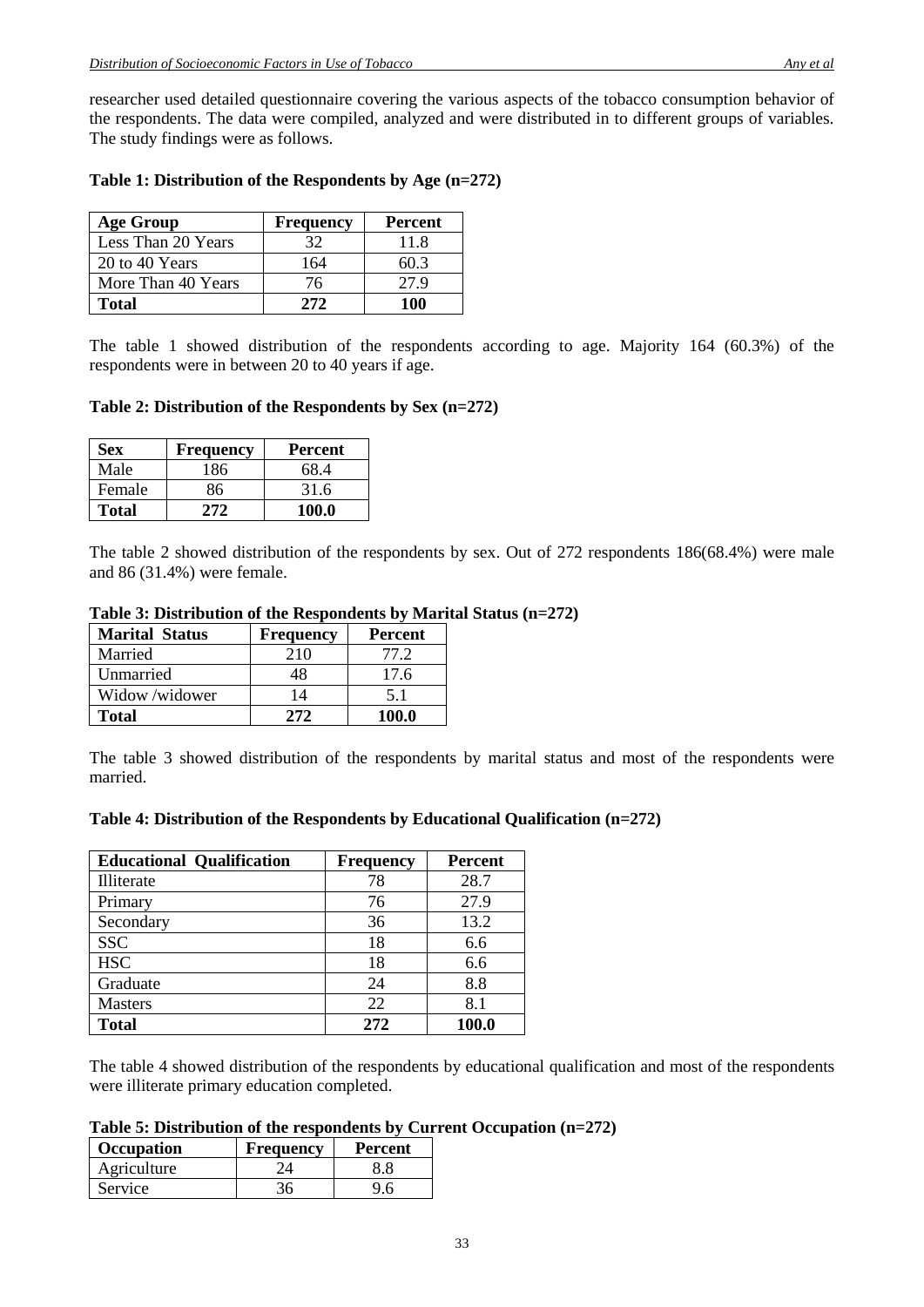| <b>Business</b> | 78   | 28.7  |
|-----------------|------|-------|
| Housewife       | 44   | 16.2  |
| Student         | 20   | 7.4   |
| Day labour      | 46   | 16.9  |
| Driver          |      | 1.5   |
| Teacher         | 20   | 7.4   |
| Others          | 10   | 3.7   |
| <b>Total</b>    | 2.72 | 100.0 |

The table 5 showed distribution of the respondents by occupation and out of 272 respondents' 78(28.7%) respondents were businessman.

**Table 6: Distribution of the Respondents by Income in Group (n=272)**

| <b>Monthly Income</b> | <b>Frequency</b> | <b>Percent</b> |
|-----------------------|------------------|----------------|
| <5000                 | 140              | 51.5           |
| 5000-8000             | 91               | 33.5           |
| > 8000                | 41               | 15.1           |
| <b>Total</b>          | 2.72.            | <b>100.0</b>   |

The table 6 showed distribution of the respondents by income in group and out of 272 respondents most of them 140(51.5%) cases had monthly income of less than 5000 taka.

**Table 7: Distribution of the respondents by condition of living house (n=272)**

| <b>Housing Condition</b> | Frequency | <b>Percent</b> |
|--------------------------|-----------|----------------|
| Kancha                   | 172       | 63.2           |
| Semi-pacca               | י ו≻      | 29.4           |
| pacca                    | 20        | 7.4            |
| <b>Total</b>             | 272       | <b>100.0</b>   |

The table 7 showed distribution of the respondents by condition of living house and out of 272 respondents most of them 172 (63.2%) had kacha house.

#### **Discussion**

This study was conducted among 272 individual of 1527 household of patgram upozila of Lalmonirhat District. This study aimed to estimate the association between socioeconomic status (income, occupation and education) and to find out the types of tobacco use, to identify the health problems associated with tobacco use and to fine out the cost involvement for tobacco use and multiple measures of smoking behaviors among population of Lalmonirhat. It was a cross sectional descriptive type of study. Data were collected by face-toface interview of the respondents using questionnaire.

In a study done by Yunus, on tobacco prevalence in Bangladesh started that three-fourth of male and than half of female respondents were found to use tobacco products in their later years of lives. While tobacco prevalence was high at 80 percent for the rural male respondents, the same was 69 percent among their urban counterparts. Prevalence was found to be the highest at 79 percent for male respondents and 63 percent for female respondents (Yunus 2001). This study showed 186(68.4%) cases male and (31.6%) cases female were tobacco consumers which support the previous study. Data from three studies (two from India and one from Sri Lanka) suggest that 47.0% to 51.0% cases of male smokers and 52.0% to 95.0% of female smokers smoke bidis. This study showed most of the respondents 210(77.2%) cases were married, 48(17.6%) cases were unmarried and rest 14(5.1%) cases were widow/widower whereas the previous study showed that prevalence was found to be the highest among the widow/widower followed by married and separated/divorced categories (Yunus 2001). In a study prevalence was found to be the highest among the illiterate groups in rural areas. Religion does not appear to be a factor in explaining tobacco prevalence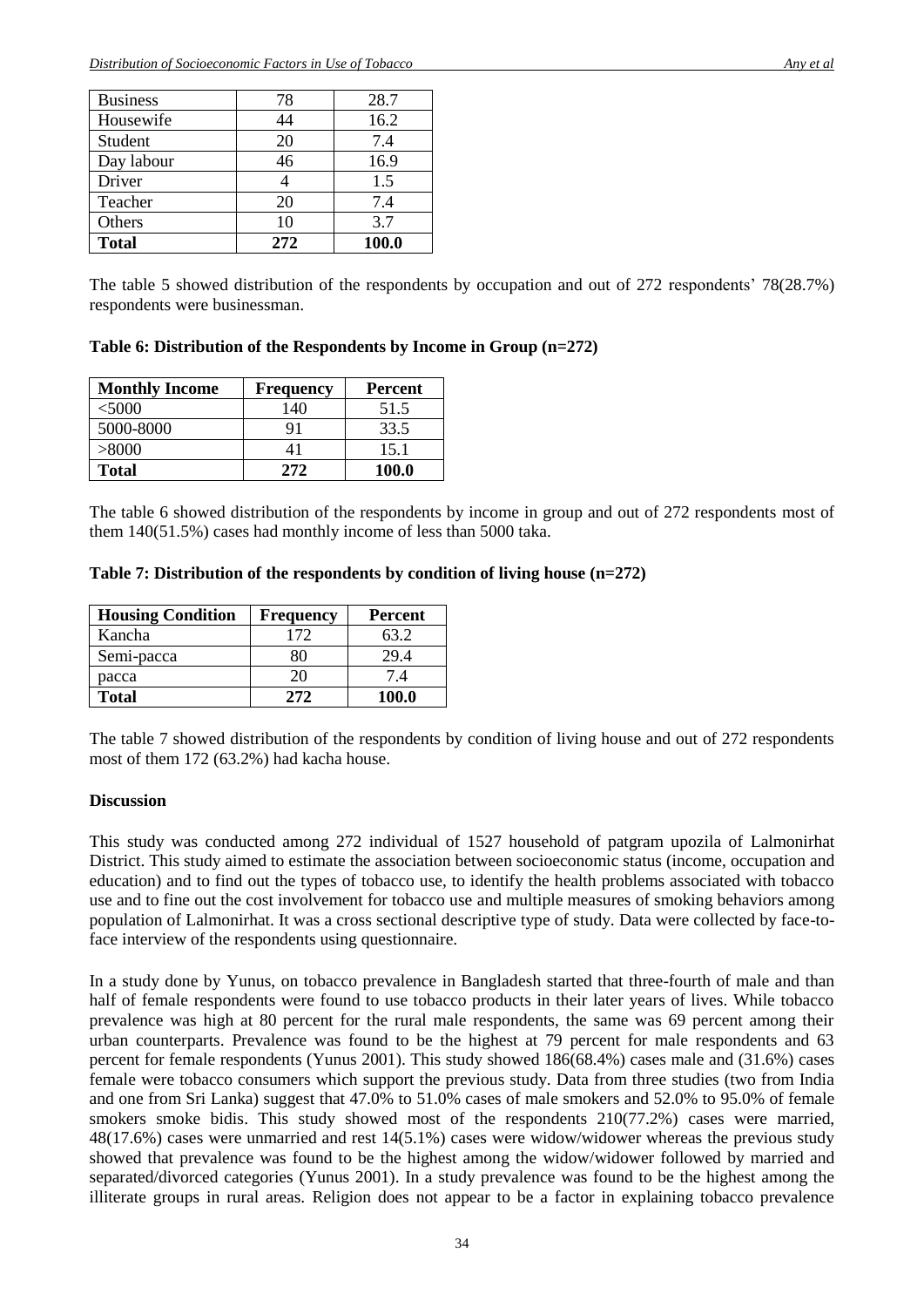among the respondents. This study showed that most of respondents 51.5% were poor. They live in kacha house 172(63.2%) cases. They had monthly income of less than 5000 taka. Male are more prone to tobacco consumption, majority of them (60.3%) were in between 20 to 40 years of age. In another study it has been suggested that men aged 35 to 49 years have the highest smoking prevalence at 70.32% and smoking prevalence is highest among the poorest (Debra et al., 2001). The highest rate (58.2%) was among men with a household income of less than \$ 24/month. Smoking prevalence declines proportionally as income increases, with the lowest rate, 32.3%, being for men with a monthly and this study showed majority of consumers were businessmen, another study by Yunus (2001) suggested that though prevalence was higher among respondents in occupations requiring physical efforts, no systemic relationship between prevalence and monthly household income. The most prevalent form (>80%) was bidi smoking both in men women.

This study has been revealed that out of 216 respondents most of them 122(56.5%) respondents had developed the habituation of tobacco by self. It was seen that most of the respondents people had knowledge of harmfulness of tobacco and majority of them get the information from TV and radio and few from others source. A study in Delhi showed that the knowledge about harmful effects of tobacco among study subjects (Vankhuma 2019). The most common source of information about harmful effect was parents (349%) followed by teacher (27.9%), friends (18.6%), radio (16.3%), doctor (14.0%), neighbour (9.3%), sibling (2.3%), police (2.3%), books (2.3%) and poster/banner (2.3%) (Malhotra 2007). In this study (79.4%) respondents had the habit of consumption of both smoking and smokeless tobacco products. A report title by impact of tobacco-related Illnesses in Bangladesh World Health Organization 2007 claimed that altogether, 62.0% of men and 41.0% of women (52.0% for sexes combined) either smoked or chewed tobacco products.9% of the participants examined at households had at last one of eight selected tobacco-related diseases (ischemic heart disease, lung cancer, stroke, oral cancer, cancer of the larynx, chronic obstructive pulmonary disease, pulmonary tuberculosis, or Buerger's disease). 41% of them were attributable to tobacco. Hospital data indicated that 29% of inpatients (of the same age group) were hospitalized due to this diseases (WHO 2007). In this study the tobacco consumers had to spend a considerable amount of money to purchase tobacco items every day. The mean cost from tobacco products was 16.33 with SD of  $\pm$  18.91 taka BDT per day among which (35.9%) respondents had visited doctor/hospital for medical service. In this study found that (52.8%) respondents had decided to leave tobacco usage above 1 year, (29.2%) respondents had decided to leave tobacco usage within 6 month, (12.5%) respondents had decided to leave tobacco usage within 1 month and rest (5.6%) respondents had decided to leave tobacco usage within year. This study found that illiterate was poorer to tobacco consumption. Motivation was one of the major principal to combat the situation. Further studies are required to their investigation.

Little is known about changes in tobacco use over time by socioeconomic status (SES) in Bangladesh. This evidence is important from three perspectives. First, economic growth, rising incomes and urbanization have increased access to tobacco products, for example, cigarettes are becoming more affordable across social strata. This may manifest in earlier initiation and access to tobacco products, which could vary by income or education (Reddy 2005; Bhan 2012). Second, increases in innovative marketing, packaging and promotion of tobacco products may differentially impact vulnerable populations. For instance, tribal populations may respond to innovative marketing by switching from traditional tobacco products like snuff, hookah, kimam to mass-market forms of tobacco like bidis and cigarettes (Neufeld 2005; Agrawal 2013). Finally, in other contexts, nearly half of premature mortality between SES groups has been attributed to tobacco use (Jha et al., 2006). In Bangladesh, where multiple forms of tobacco exist, social patterning of tobacco will be an important driver of inequalities in morbidity and mortality from non-communicable diseases (NCDs) going forward. Tracking changes in the socioeconomic inequalities in tobacco use may aid in understanding the directions of this change, thereby identifying gaps in existing interventions in order to avert future disease burdens.

#### **Conclusion**

Poverty and poor education are strong risk factors for both forms of tobacco consumption in Lalmonirhat. Health behaviours and the inequitable distribution of determinants of population health like socioeconomic status, influence the future incidence of common chronic diseases and thus have a considerable impact on health status, public health policies, therefore, need to be targeted towards the poor and uneducated.